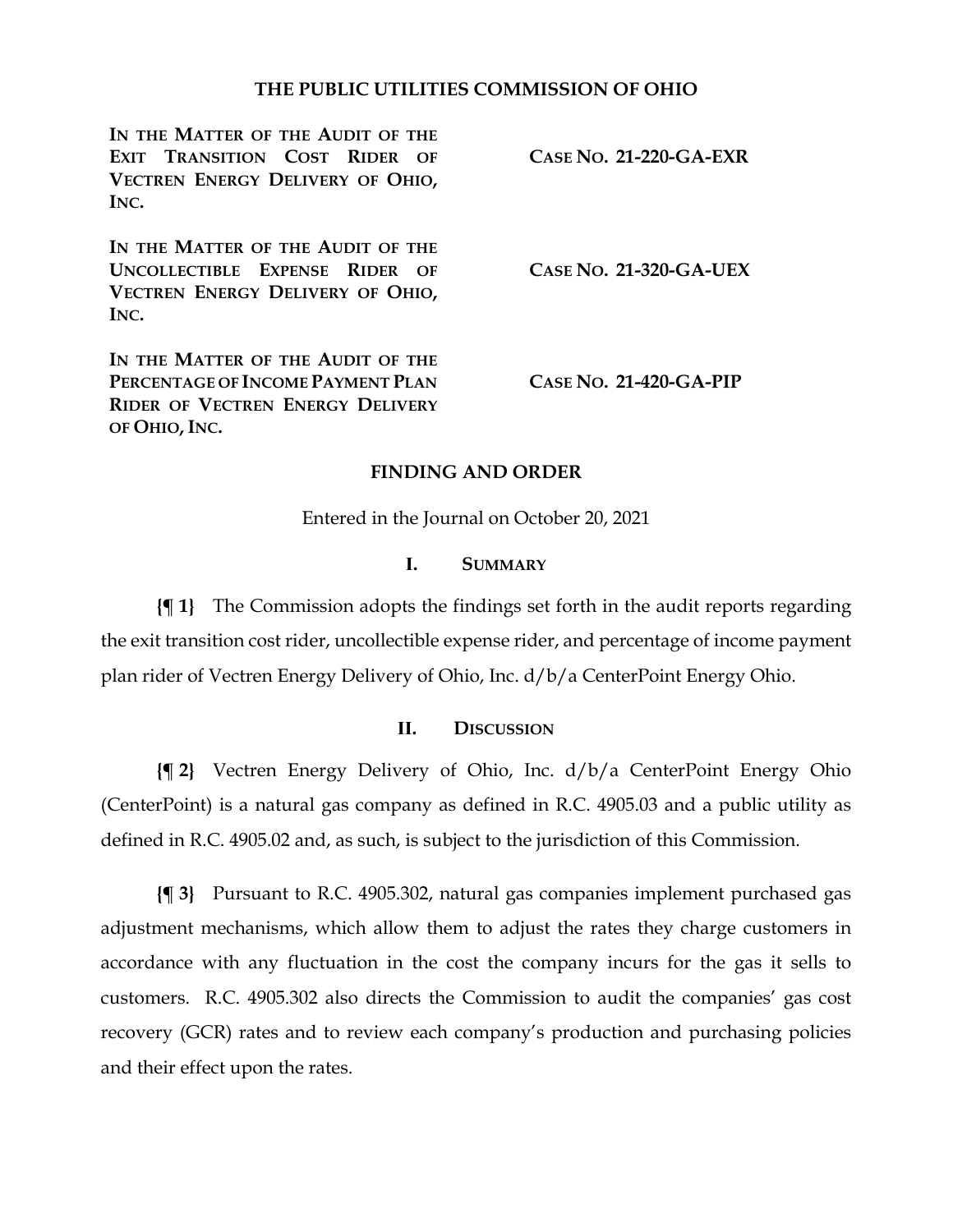**{¶ 4}** R.C. 4929.04, among other things, authorizes the Commission, upon the application of a natural gas company such as CenterPoint, to exempt any commodity sales service or ancillary service from all provisions of R.C. Chapter 4905, including the GCR provisions contained in R.C. 4905.302.

**{¶ 5}** By Opinion and Order issued April 30, 2008, in accordance with R.C. 4929.04, the Commission authorized CenterPoint to proceed with the first and second phases of its plan to eliminate its GCR mechanism. *In re Vectren Energy Delivery of Ohio, Inc.*, Case No. 07-1285-GA-EXM (*Vectren EXM Case*), Opinion and Order (Apr. 30, 2008).

**{¶ 6}** With the elimination of the GCR mechanism, costs and credits that were once recovered through the GCR are now to be recovered through the exit transition cost (ETC) rider. In its Order in the *Vectren EXM Case*, the Commission determined that all aspects of the costs proposed to be recovered through the ETC rider are to be reviewed as part of an annual financial audit that would be conducted by an outside auditor, docketed, and reviewed by Staff.

**{¶ 7}** By Finding and Order issued December 17, 2003, the Commission approved an application filed by five gas distribution companies, including CenterPoint, requesting authorization to recover uncollectible expenses (UEX) through riders. *In re Vectren Energy Delivery of Ohio, Inc.*, Case No. 03-1127-GA-UNC (*UEX Case*), Finding and Order (Dec. 17, 2003). A requirement of the Order in the *UEX Case* was that the new UEX riders would be audited in the course of each company's GCR audit. With the elimination of CenterPoint's GCR mechanism, the UEX rider is to be audited in the course of CenterPoint's audit of the ETC rider.

**{¶ 8}** Furthermore, the Commission has authorized the utility companies, including CenterPoint, to recover percentage of income payment plan (PIPP) arrearages associated with providing natural gas service through their PIPP riders. *In re Establishment of Recovery Method for Percentage of Income Payment Plan*, Case No. 87-244-GE-UNC, Finding and Order (Aug. 4, 1987).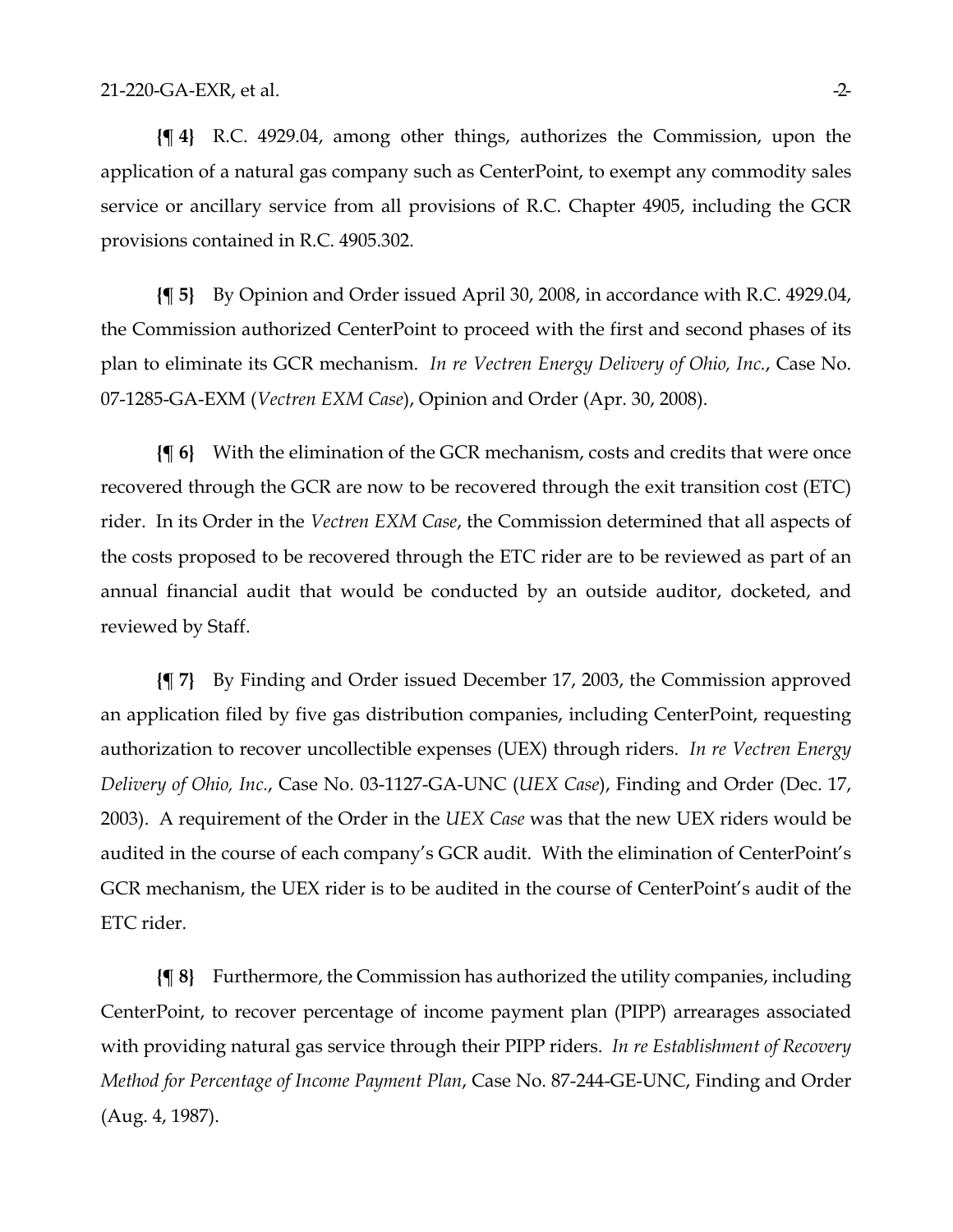**{¶ 9}** By Entry issued March 10, 2021, the Commission initiated the financial audits of CenterPoint's ETC, UEX, and PIPP riders. CenterPoint's auditor was directed to docket its audit findings for the ETC rider in Case No. 21-220-GA-EXR (*CenterPoint 2021 EXR Case*); audit findings for the UEX rider in Case No. 21-320-GA-UEX (*CenterPoint 2021 UEX Case*); and audit findings for the PIPP rider in Case No. 21-420-GA-PIP (*CenterPoint 2021 PIPP Case*). The auditor, to be selected by CenterPoint, was directed to docket all three audit reports in their respective dockets by September 17, 2021. Interested parties were directed to file comments and reply comments by October 1, 2021, and October 15, 2021, respectively.

**{¶ 10}** The audit report for the ETC rider, for the period July 1, 2020, through June 30, 2021, was filed on September 17, 2021, in the *CenterPoint 2021 EXR Case*. The audit was performed by Deloitte & Touche LLP (D&T) and found no discrepancies.

**{¶ 11}** No comments were filed concerning the ETC rider.

**{¶ 12}** The audit report for the UEX rider, for the period May 1, 2020, through April 30, 2021, was filed on September 17, 2021, in the *CenterPoint 2021 UEX Case*. One discrepancy was found by D&T. D&T obtained the combined population of bad debts written off or recalled from the UEX from May 1, 2020, to April 30, 2021. D&T explains that CenterPoint's policy is to write off a customer receivable 90 days after the final bill date. D&T identified one exception in 25 selections; specifically, CenterPoint recorded a write-off totaling \$1,904.85, while the customer's final bill totaled \$1,932.37, resulting in a difference of \$27.52. No other exceptions were identified.

**{¶ 13}** CenterPoint filed its comments on October 1, 2021. CenterPoint agrees with D&T's findings and states that, while the amount of the exception had no effect on the UEX recoverable balance, this item was an exception to CenterPoint policy. CenterPoint explains that this account had previously been written off and recalled twice with bad debt activity reaching back to 2013. CenterPoint adds that such a system defect is rare, but can happen with aged accounts that are written off and recalled multiple times. According to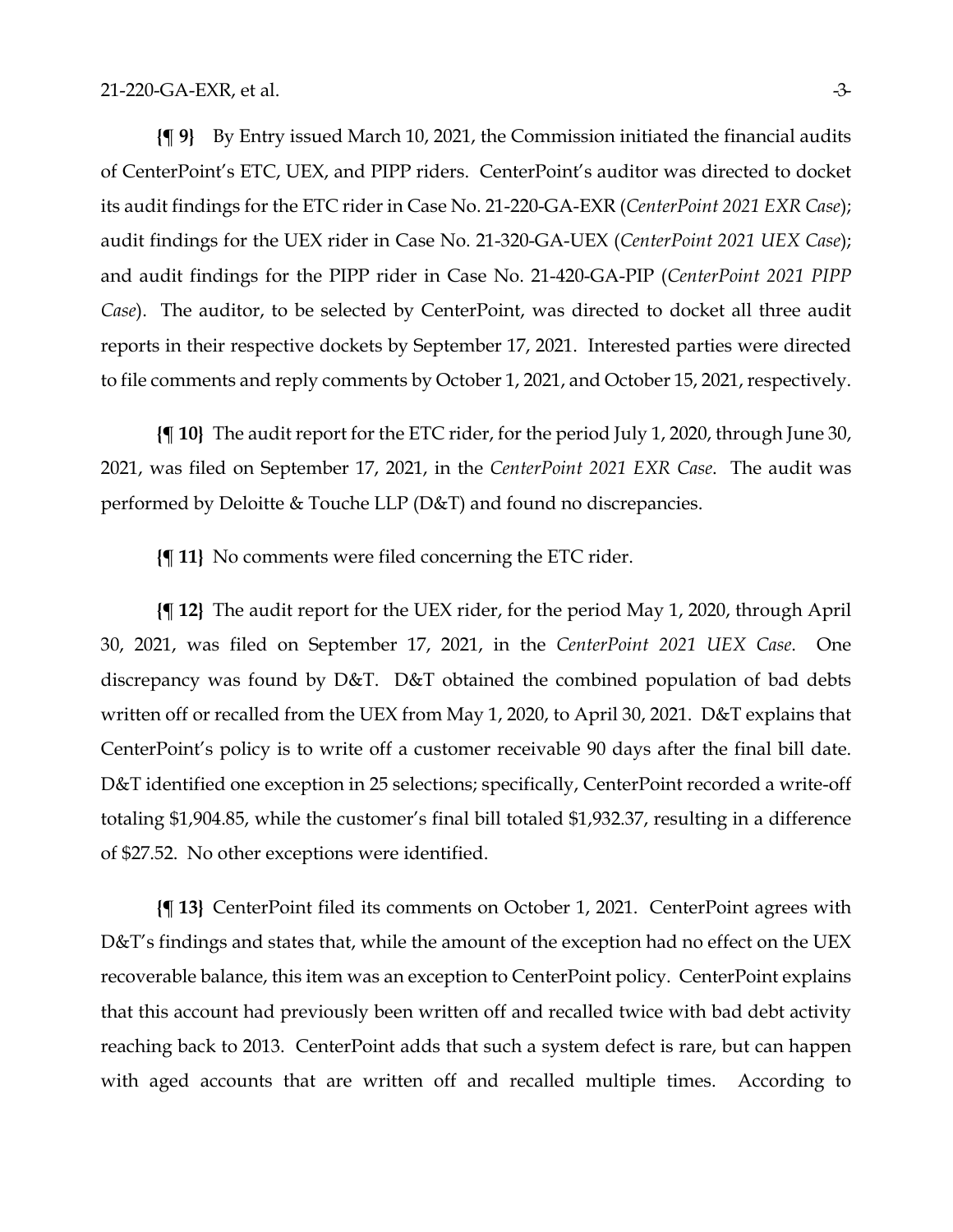CenterPoint, efforts are underway to resolve the defect with billing system enhancements. CenterPoint asserts that the defect will be fully corrected in time for the 2023 UEX audit.

**{¶ 14}** No reply comments were filed concerning the UEX rider audit.

**{¶ 15}** The audit report for the PIPP rider, for the period May 1, 2020, through April 30, 2021, was filed on September 17, 2021, in the *CenterPoint 2021 PIPP Case*. D&T found no discrepancies regarding the PIPP rider.

**{¶ 16}** No comments were filed concerning the PIPP rider.

**{¶ 17}** The Commission has reviewed the reports filed in these dockets by D&T, as well as CenterPoint's comments in response. The Commission concludes that D&T found no material discrepancies in CenterPoint's calculation of the ETC, UEX, and PIPP riders that were not resolved by CenterPoint. Therefore, the Commission concludes that the findings of D&T, as set forth in the audit reports docketed in the *CenterPoint 2021 EXR Case*, *CenterPoint 2021 UEX Case*, and *CenterPoint 2021 PIPP Case*, should be adopted.

#### **III. ORDER**

**{¶ 18}** It is, therefore,

**{¶ 19}** ORDERED, That the findings of D&T set forth in the audit reports docketed in these cases be adopted. It is, further,

**{¶ 20}** ORDERED, That nothing in this Finding and Order shall be binding upon this Commission in any subsequent investigation or proceeding involving the justness or reasonableness of any rate, charge, rule, or regulation. It is, further,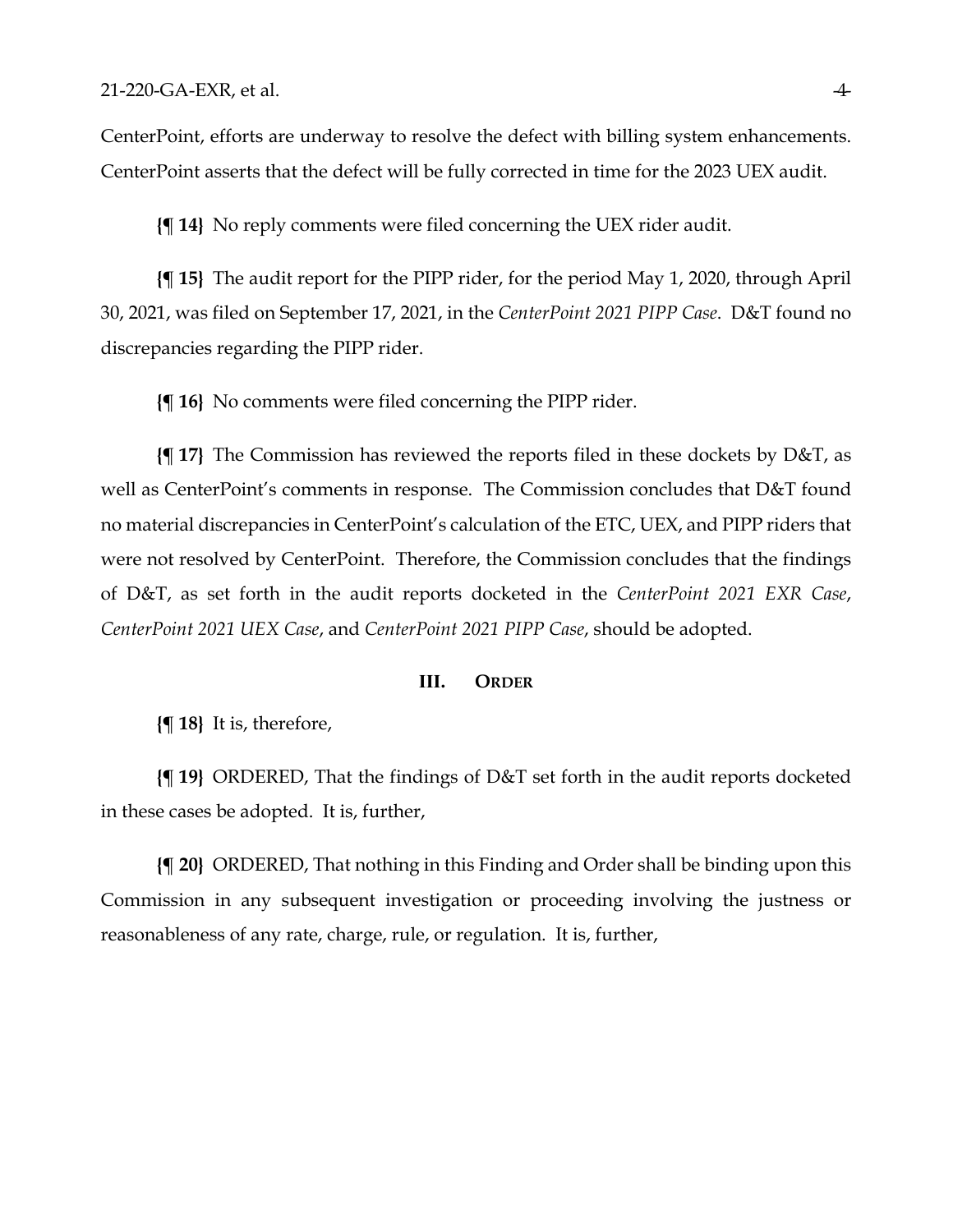**{¶ 21}** ORDERED, That a copy of this Finding and Order be served upon CenterPoint and upon all other persons of record in these proceedings.

COMMISSIONERS: *Approving:*  Jenifer French, Chair M. Beth Trombold Lawrence K. Friedeman Daniel R. Conway Dennis P. Deters

JML/hac